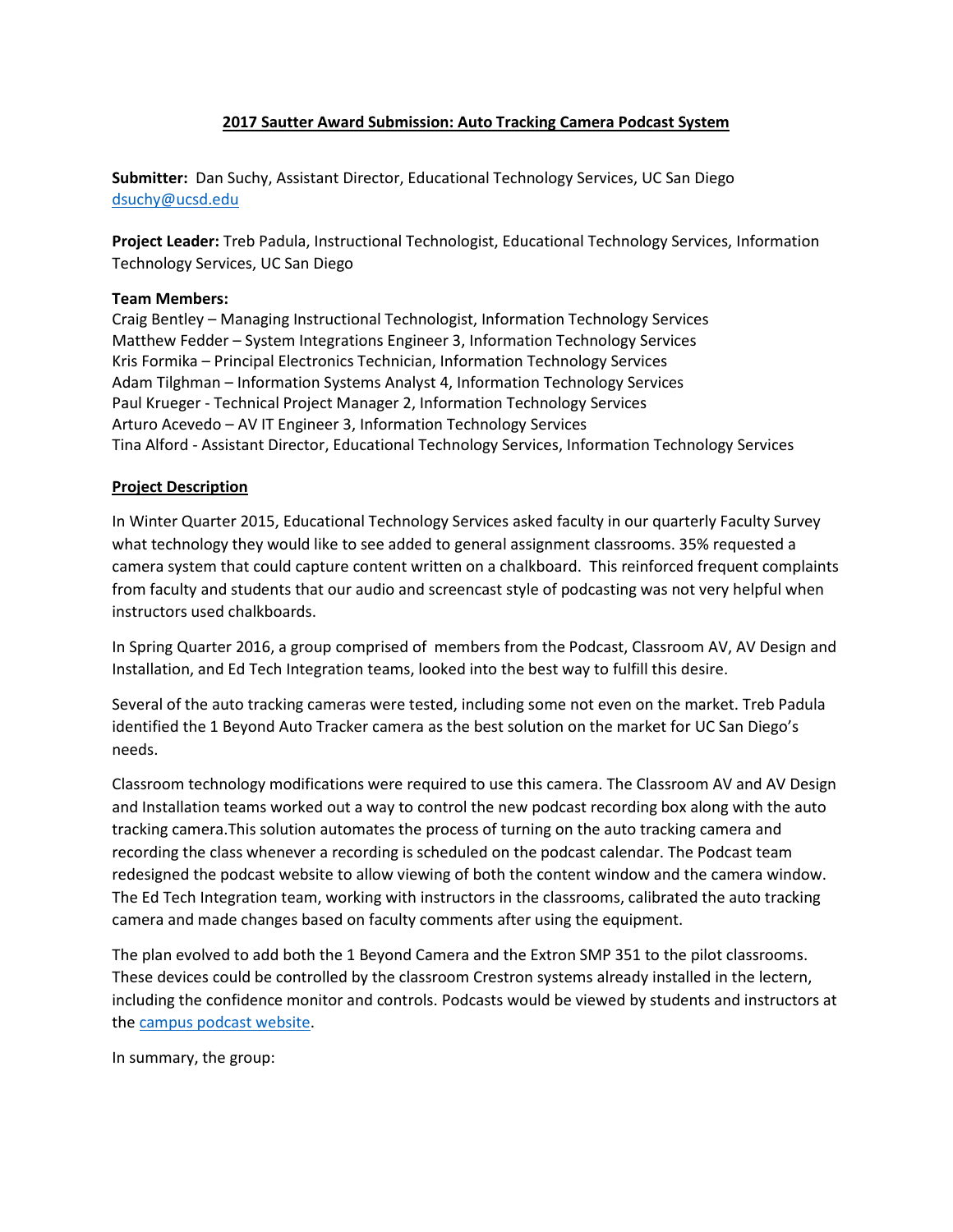- Found an auto tracking camera that could consistently find and follow an instructor during the lecture, without requiring the instructor to wear or do anything special during class.
- Automated the system so a camera operator was not required to capture footage.
- Changed the podcast recording system to handle multiple signal inputs at the same time.
- Integrated the podcasting and camera system into the current classroom control system.
- Upgraded the classroom control system to give instructors a confidence monitor and the ability to override the auto tracking camera when preset fixed camera positions are preferred.

### **The First Pilot**

The first pilot of the technology took place during Summer Session 2016. Treb worked with Extron and 1 Beyond during the pilot as bugs or issues arose. This was the first time the whole system came together.

Screenshot from Summer Session 2016 pilot (web interface developed by Matthew Fedder of the Podcast team):



Play speed: - + Normal (1x)<br>Watch: Screen - Video - Both

Z Like C Dow nioad **N**Report a Pr

The control panel was designed by Kris Formica of Classroom AV. It gives instructors a single screen with a confidence monitor and basic controls for the auto tracking system.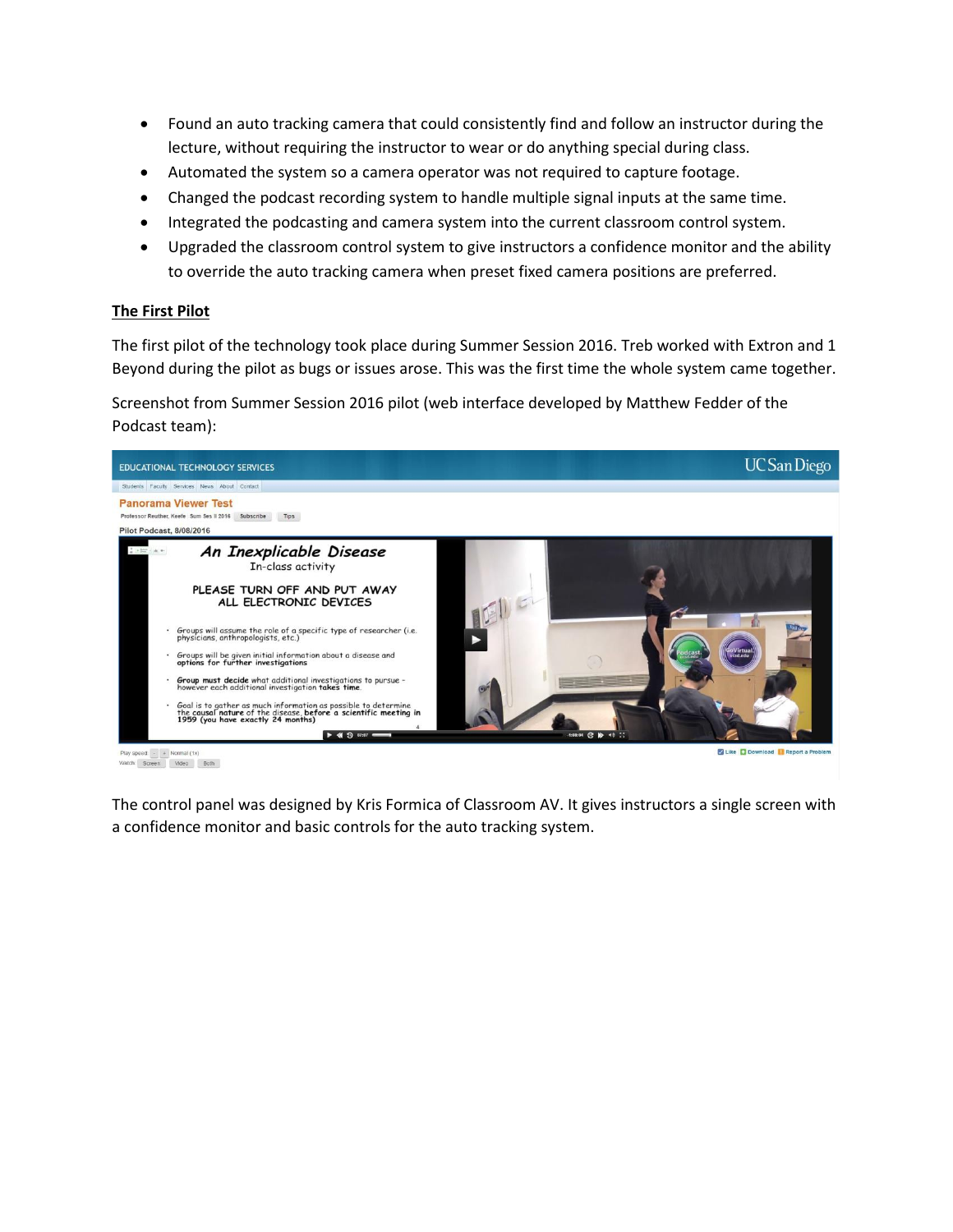

# **Expanding the Pilot**

The Summer Session 2016 was deemed enough of a success that the group was confident to begin a second pilot with a larger pool of instructors. The group identified potential participants using the results from the Spring 2016 Faculty Survey. Treb found a room that two of the potential instructors would be using. After installing and testing the equipment in this new room, he sent out an email to all instructors teaching in the room in Fall Quarter 2016 letting them know about the new technology available to them. Four instructors were interested in using the autotracking camera in their class.

For Winter Quarter 2017, the pilot was expanded to 2 rooms.

# **Measurement of Success**

At the end of Winter Quarter 2017, students in classes using the auto tracking camera were surveyed and we received 101 student responses.

# **Did you watch any of the lecture videos that feature video of the instructor?**

- Yes 94%
- $No 6%$

**Were you pleased with the quality of the video? (For example, could you read chalkboard writing? Was the image of the instructor clear?)**

- $\bullet$  Yes 92%
- $No 8%$

**Did the Camera follow the instructor and capture the relative video (like chalkboard writing)**

 $Yes - 85%$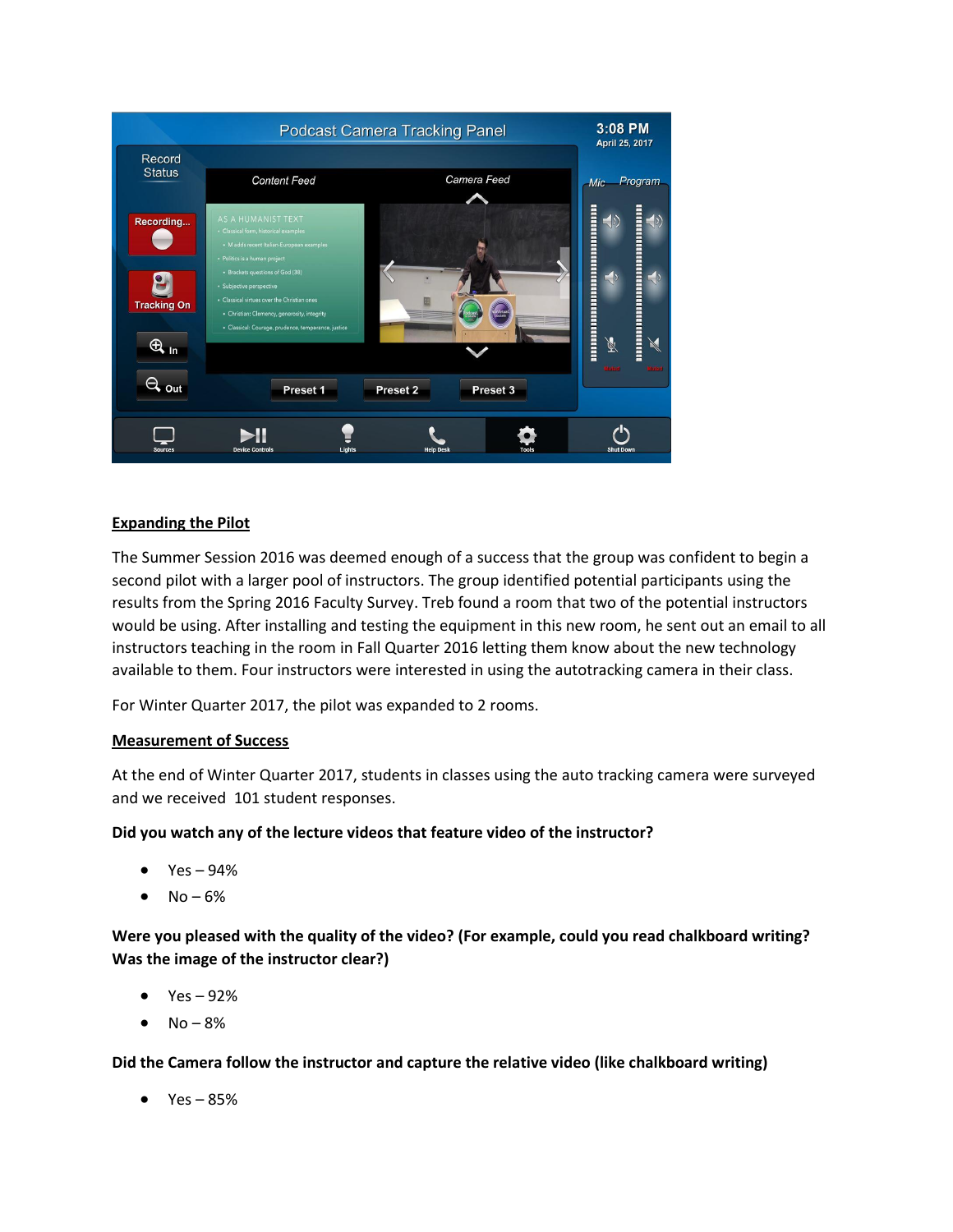•  $No - 15%$ 

### **Do you feel you learned better because of the lecture videos?**

- The lecture videos didn't add anything for me 6%
- The lecture videos helped me learn 62%
- I don't know if I learned better, but I liked having the lecture video 32%

### **Student Comments**

- *The videos were one of my main study resources. When I felt that lecture was going too quickly for me to take notes, I would look back at the podcasts to review what I had missed. The projection portion of the podcast was the most beneficial to me since there is not much that gets written on the board. I would see the appeal of the teacher tracking option however for classes such as math that utilize the chalkboard more.*
- *The experience with the video is great! Having the video on the side helps me stay focused and follow/catch-up on any of the chalkboard writings.*
- *I really like that the camera follows the professor and that I can see both the PowerPoint and anything she may write on the board.*
- *I liked how you could switch from the camera or to the professor speaking. I also liked how it folllowed her every step, sometimes she shows things it's necessary to follow along.*
- *It helped me recap what I learned. Very crucial when professors go so fast.*
- *I liked that you could see the chalkboard writing. It was really helpful, and I think it gets the job done.*
- *The lecture videos made review more enjoyable because they made it feel more like being in class.*
- *For my math class we didn't have the video with the podcast, so when I tried to catch up to a class I missed, the material was unfamiliar and hard to follow along from purely audio. With the video the material became more clear and easier to understand due to being able to see the board and follow along to what Professor Dutton was explaining*
- *It's great for me to be able to go back and watch lectures at my own pace. I was able to clearly read lectures and listen to my professor. Only sometimes I can't see her, and I cannot see where she is indicating on a slide during an explanation.*
- *The way the camera followed the professor is extremely useful for times when they write on the chalkboard. It allows the relevant information to be magnified enough to see.*
- *The videos are incredibly helpful, especially because they show both the instructor and the slides. It makes the class sooo much easier. It would be awesome if all my classes had this feature.*

# **Faculty Comments**

- *Solis 107 has the camera, and I'm part of the pilot. I think the video is great!*
- *I announced the change [from a room without the auto tracking camera to one with it] to my students in CSE 20 yesterday. They were very happy and cheered loudly.*